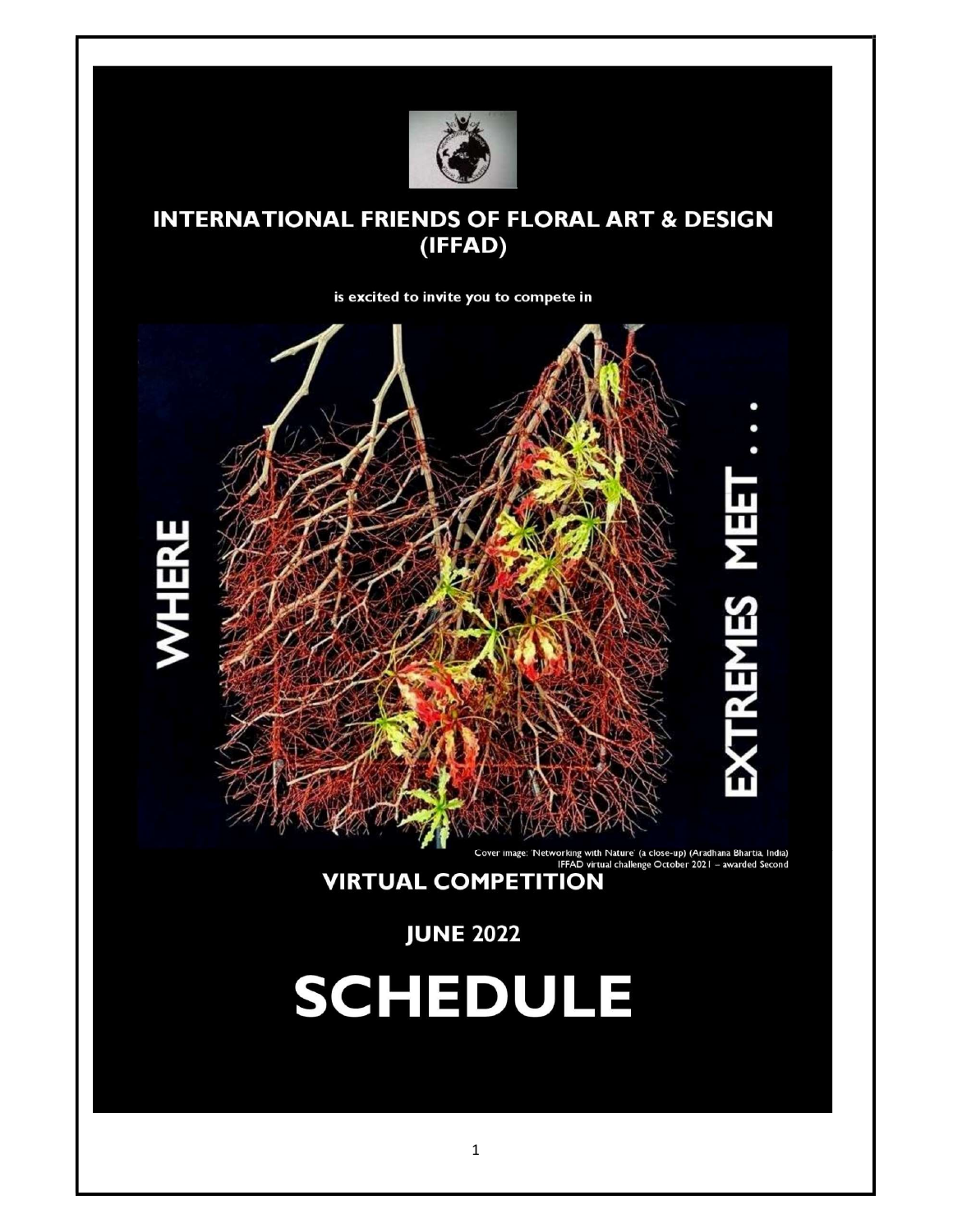## Class One 'Where Extremes Meet'

#### Class Two

# 'Where Dragons Dwell'

### Class Three 'Where There's A Tale of Two

The word/s to fill the blank to be submitted with your exhibit. EXHIBITS NOT ACCOMPANIED BY THE WORD/S WILL NOT BE SUBMITTED FOR JUDGING

## Class Four 'Where Undercurrents Swirl'

Class Five

# 'Where Things Are Seldom What They Seem'

Small scale exhibit

Space Width 30 x depth 30 x height 50 cms

Two images to be submitted

1. One with a rigid ruler / tape measure placed at the right along the height, with zero (0) at the base 2. One without

EXHIBITS NOT COMPLYING WITH THE ABOVE PHOTOGRAPHY REQUIREMENT WILL NOT BE SUBMITTED FOR JUDGING

| <b>Applications</b>                                 | Monday 4 April 2022 to Monday 11 April 2022                                                  |
|-----------------------------------------------------|----------------------------------------------------------------------------------------------|
| <b>Acceptances</b>                                  | <b>AFTER</b> Wednesday 13 April 2022                                                         |
| <b>Submission of exhibits</b>                       | Not earlier than Monday 30 May 2022 and not later than noon UK time on<br>Monday 6 June 2022 |
| <b>Class judging</b>                                | Wednesday 8 June 2022 to Wednesday 15 June 2022                                              |
| <b>Major &amp; Special Awards</b><br><b>Judging</b> | Wednesday 15 June 2022 to Wednesday 22 June 2022                                             |

## Timetable

# INFORMATION, RULES & REGULATIONS

#### 1] Suggested Space

Width 75 cms x depth 60 cms x height optional

Though adherence to the suggested space is not strictly enforceable in a virtual competition, exhibits clearly appearing to underutilize or exceed it may be down-pointed

#### 2] Staging

All exhibits are to be staged on a table, plinth, bench or similar raised surface whose height is approximately 75 cms from floor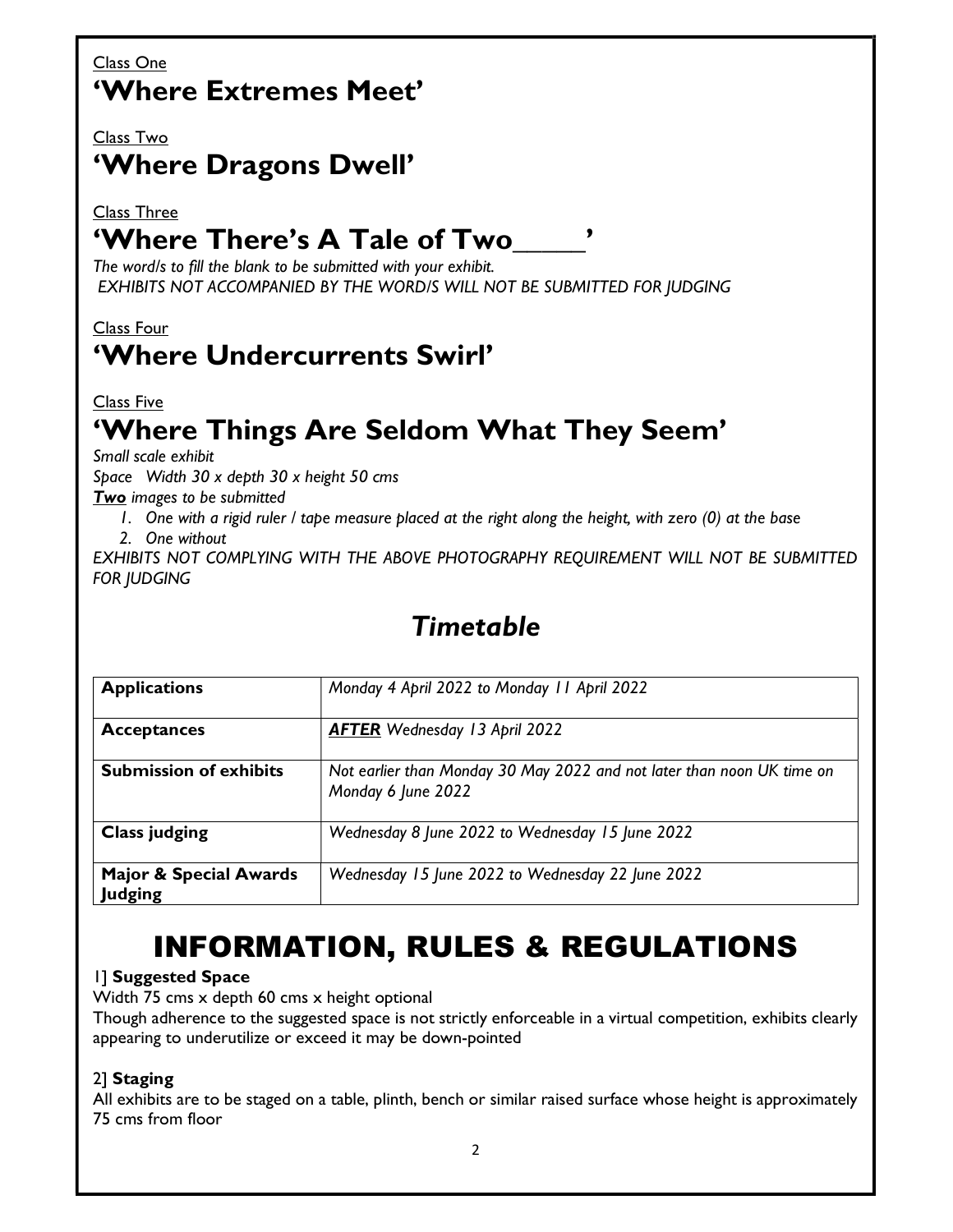#### 3] Viewing / Judging

All exhibits are to be intended to be viewed and judged from the front and, against a neutral, un-intrusive background in good natural but indirect lighting which does not cast shadows

#### 4] Photography

Exhibits must be photographed in their entirety including the stand base / support, as would be seen in a normal competition. PLEASE PAY SPECIAL ATTENTION TO CLAUSE 16] REGARDING PHOTOGRAPHIC EDITING

#### 5] Interpretation

The organizers will not be able to guide any competitor on the possible meanings of any of the titles or suggest any possible design approaches thereto or interpretations thereof

6] The competition will be judged under prevailing WAFA rules as far as they are applicable to virtual competitions

7] All exhibits must be the original and first-time work of the competitor, created especially for this competition and not previously posted or demonstrated on social media or entered elsewhere

8] Only one photograph per exhibit and one entry / exhibit per class will be accepted and must be in clear, high resolution, jpeg format. A competitor may apply for and enter all classes. Organizers may also compete. Judges are highly encouraged to be part of the event by entering a class/es which they are not judging

#### 9] Applications

Places in each class are limited and must be pre-applied for in the prescribed Entry Form on a first come first served basis to iffadcompetitions@gmail.com between Monday 4 April 2022 and Monday 11 April 2022. Acceptances will be returned after Wednesday 13 April 2022. The registration number will not correspond with the exhibit number. APPLICATIONS NOT ACCOMPANIED BY DULY COMPLETED ENTRY FORMS WILL NOT BE CONSIDERED

#### 10] Submission of Exhibits

Exhibits must be submitted not earlier than Monday 30 May 2022 and not later than noon UK time on Monday 6 June 2022 to iffadcompetitions@gmail.com Any exhibit received outside of these dates and times will not be submitted for judging. No other means of communication e.g. posting on facebook or via messenger will be accepted

11] Competitor's full name, class number, organization and country must accompany your exhibit particularly if you use an unidentifiable e-mail address

12] Exhibits will be acknowledged within approximately 48 hours of being received. Contact us ONLY if an acknowledgement is not received within this time. The exhibit number will not correspond with the acknowledgement number

13] An exhibit once received will be deemed to be the final submission and may not be later changed or substituted – please assess for yourself the best angle for photography before submission!

14] Inability to submit exhibit/s must be conveyed to the Organizers soonest

15] Exhibits must not be posted on social media before official release of results

#### 16] Photographic editing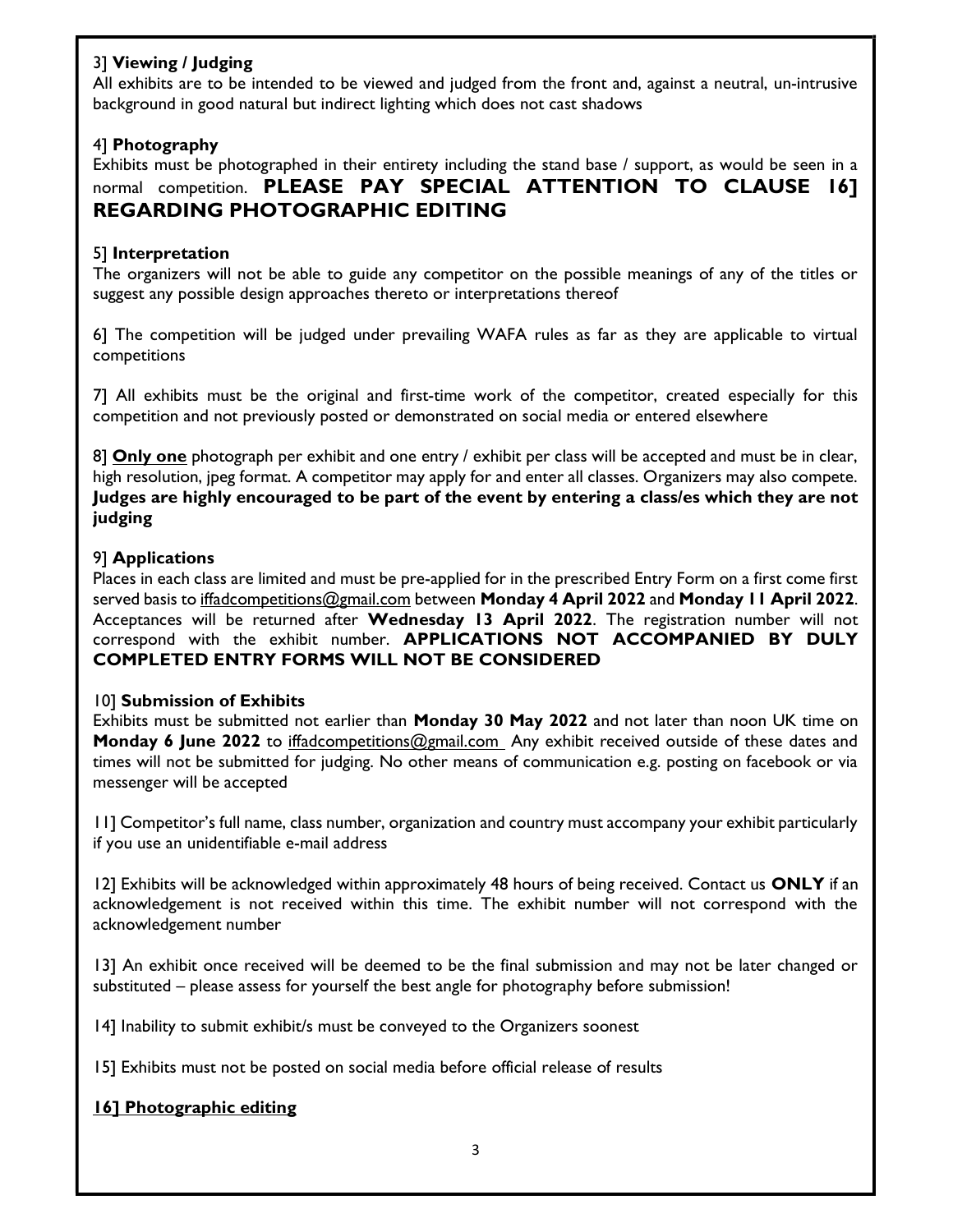The organizers reserve the right to pre-scrutinise exhibits before submission for judging. The scrutiny process will automatically and without further reference to the competitor eliminate and preclude from judging exhibits whose images have been obviously and blatantly photographically enhanced / colour edited / digitally manipulated / 'photoshopped' to:

(a) remove or make less obvious the staging

- (b) conceal stand bases
- (c) correct faults / creases / marks on backgrounds and staging bases
- (d) or anything which gives an unfair advantage over other competitors who have made actual efforts with staging and not relied on photographic editing to enhance it

Levelling of images and cropping of unnecessary surroundings is permitte